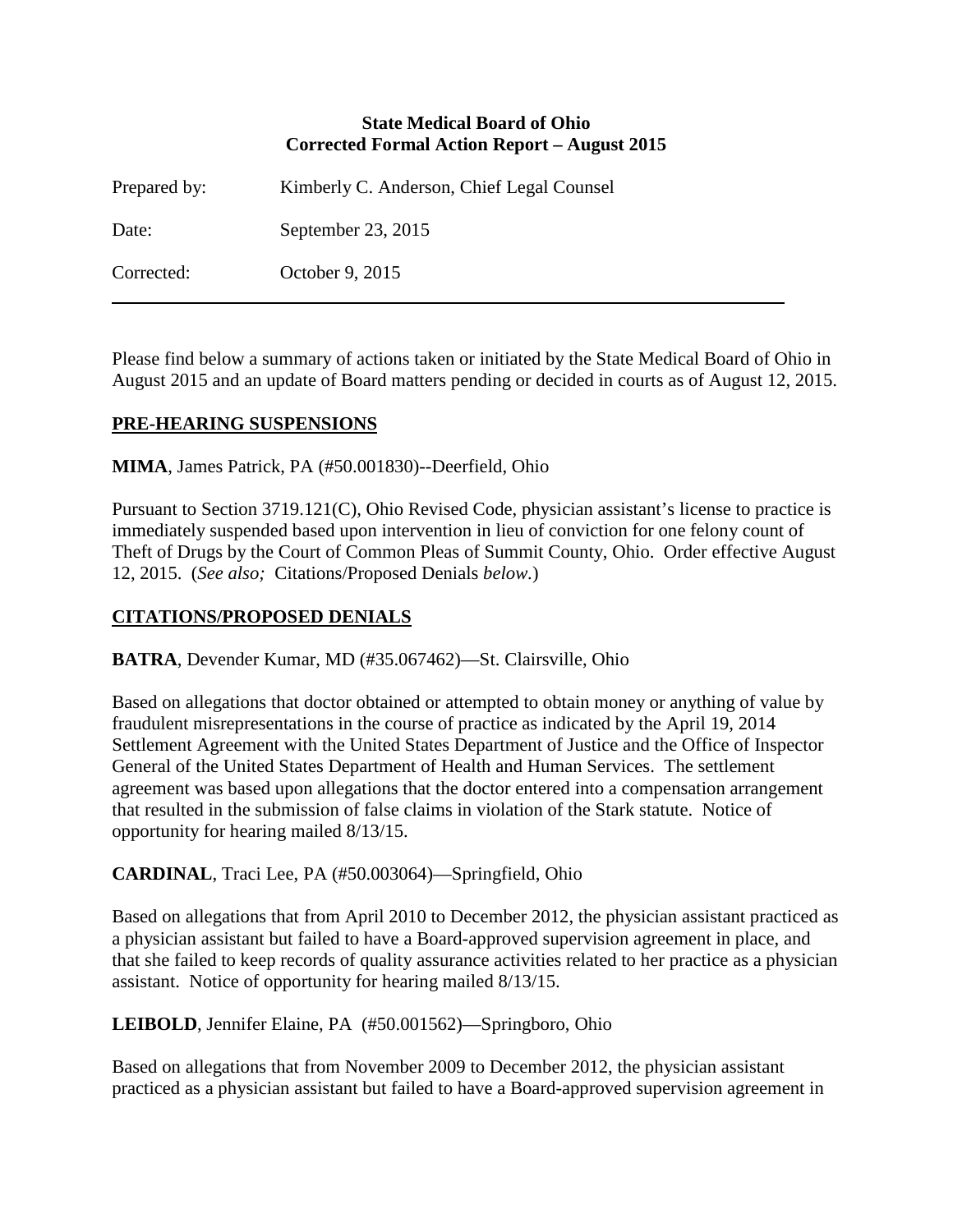place, and that she failed to keep records of quality assurance activities related to her practice as a physician assistant. Notice of opportunity for hearing mailed 8/13/15.

**MIMA**, James Patrick, PA (#50.001830)—Deerfield, Ohio

Based on the finding by the Court of Common Pleas of Summit County, Ohio that physician assistant is eligible for intervention in lieu of conviction for one felony count of Theft of Drugs, a fourth degree felony. Notice of opportunity for hearing mailed August 13, 2015.

**NOTESTINE**, Bethany Joy, MT (Applicant)—Cincinnati, Ohio

Based on the massage therapy applicant's felony conviction for Possession of Heroin in the Court of Common Pleas of Hamilton County, Ohio and her felony conviction for Conspriacy to Distribute, Attempt to Distribute and Possess with Intent to Distribute in Excess of One Kilogram of Heroin and an Amount of Cocaine in the United States District Court, Southern District of Ohio, Western Division. Notice of opportunity for hearing mailed August 13, 2015.

**PEREZ**, Cara Elizabeth, MD (#35.081196)—Dayton, Ohio

Based on the doctor's failure to have Board-approved supervision agreements for two physician assistants under her supervision from November 2009 to December 2012. Also based on the doctor's failure to develop and have in place a quality assurance system to assess the physician assistants' performance. Notice of opportunity for hearing mailed August 13, 2015.

**SCHWARTZ**, Steven Barnet, MD (#35.093861)--Sinking Spring, PA

Based upon the doctor's plea of guilty in the Court of Common Pleas of Berks County, Pennsylvania to one count of Sexual Abuse of Children-Child Pornography. Notice of opportunity for hearing mailed August 13, 2015.

# **DISMISSALS**

**KARETI,** Mohan Y, M.D. (#35.076522)--Broadview Heights, Ohio

By Order and Entry dated 7/28/15, allegations contained in 4/8/15 Notice of Opportunity for Hearing dismissed without prejudice. Effective 7/28/15.

**GOLDSCHMIDT,** Matthew J., M.D. ((#35.083072)—Lakewood, Ohio

By Order and Entry dated 7/28/15, specific factual allegation in 10/9/13 Notice of Opportunity which stated "While representatives of the Board were questioning you about this issue, you walked out of the office conference and did not return." dismissed without prejudice. The remainder of the 10/9/13 Notice of Opportunity for Hearing remains in effect. Effective 7/28/15.

# **FINAL ORDERS**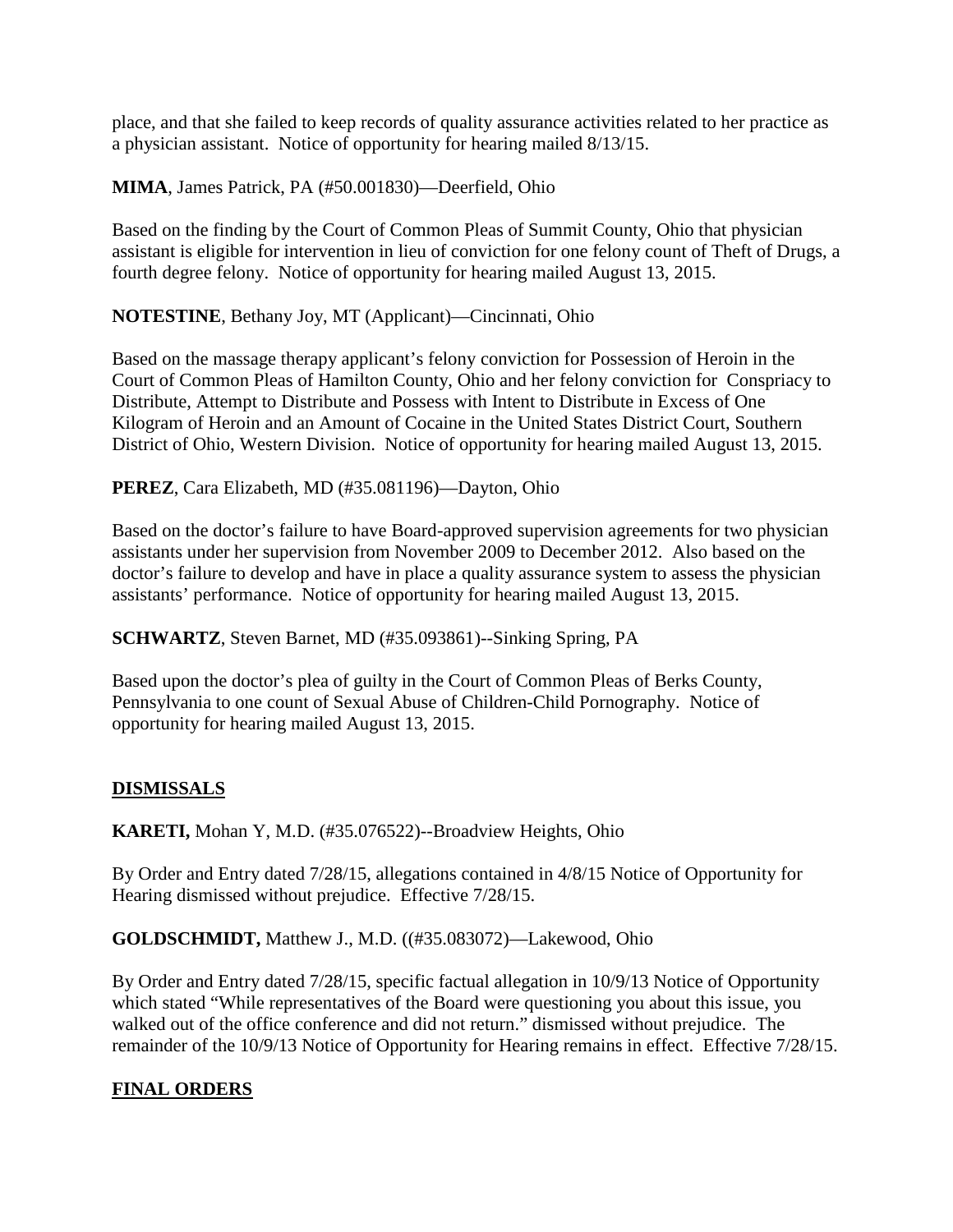# **ALLEN**, Mark L., MD (#35.063078)—Poland, Ohio

Medical license suspended for at least one year with interim monitoring conditions and conditions for reinstatement or restoration of license established. Upon reinstatement or restoration of license, doctor's license to be subject to probationary terms, conditions and limitations for at least five years. Based on the doctor's admission that he consumed alcohol and his violation of the limitations placed on his license pursuant to the November 9, 2011 consent agreement due to his consumption of alcohol, failure to timely call in to a Board-approved drug testing facility and failure to submit to a scheduled urine screen. Order effective August 13, 2015.

### **DANG**, Thuan Duc, MD (57.025657 and applicant)—Beavercreek, Ohio

Medical license granted subject to permanent limitation/restriction that doctor shall not independently perform elective vascular surgery or perform elective vascular surgery as the primary responsible physician. Doctor's medical license is subject to probationary terms, conditions and limitations for at least five years. Based on prior action by the Maryland State Board of Physicians which permanently prohibited the doctor from performing carotid endarterectomy procedures, reprimanded him and placed his license on probation and prior voluntary permanent surrender of the doctor's license accepted by the Commonwealth of Pennsylvania, State Board of Medicine. Order effective August 13, 2015.

### **HOBOWSKY**, Martin Richard, DO (#34.006544)—South Charleston, Ohio

Medical license suspended for 30 days and the probationary terms, conditions and limitations of the April 2010 Consent Agreement extended for at least one year. Based on doctor's violations of his April 2010 Consent Agreement due to his failure to submit quarterly declarations and his failure to cooperate in an investigation. Order effective August 26, 2015.

# **REDDY**, Sheila Sandadi, MD (#57.020391)—Cleveland, Ohio

Commencing on January 1, 2016, medical training certificate suspended for 30 days and the probationary terms, conditions and limitations in the February 2013 Step II Consent Agreement shall remain in full force and effect. Based on doctor's violations of her February 2013 Step II Consent Agreement due to her failure to timely call in to a Board-approved drug testing facility and failure to appear for required urine screens. Order effective August 26, 2015.

# **VOLUNTARY SURRENDERS/RETIREMENTS/WITHDRAWALS**

**ABBOUSY**, Fadhil K., MD (#35.032086)--Hartville, Ohio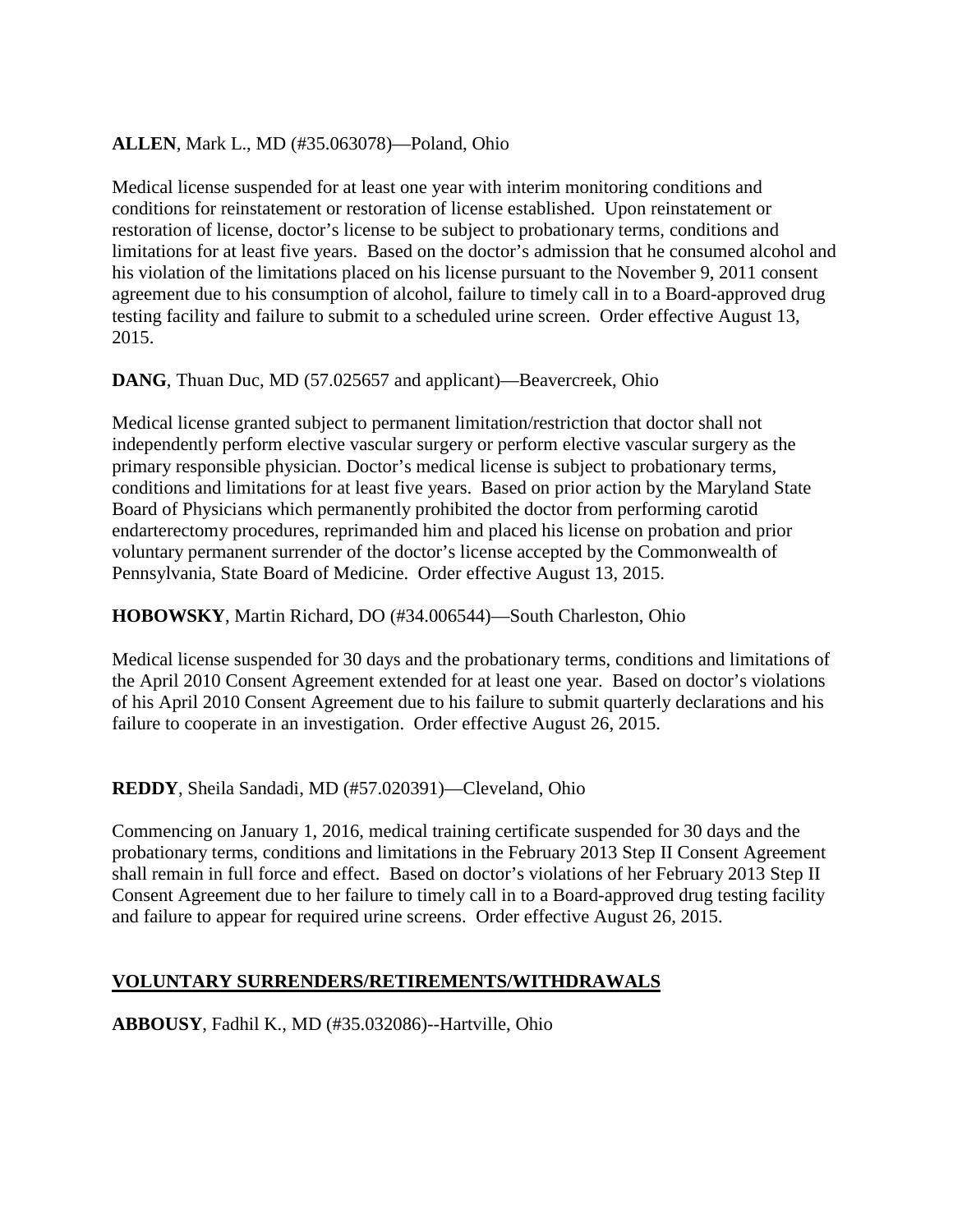Permanent revocation of license to practice medicine and surgery authorized by doctor in lieu of formal disciplinary proceedings pursuant to Section 4731.22(B)(12) and 4731.22(B)(19), Ohio Revised Code. Effective 8/12/15.

**SMITH**, William O., MD (#35.037402)—Springfield, Ohio

Permanent revocation of license to practice medicine and surgery authorized by doctor in lieu of formal disciplinary proceedings pursuant to Sections 4731.22(B)(24) and (B)(20), Ohio Revised Code. Effective 8/12/15.

# **CONSENT AGREEMENTS**

**CHU,** Paul P., M.D. (35.053485)—Springfield, Ohio

Medical license subject to probationary terms, conditions and limitations until at least August 30, 2017. Based on violation of the limitations placed on doctor's license pursuant to the February 2012 Step II consent agreement due to his failure to call in or to timely call in to a Boardapproved drug testing facility. Agreement effective July 8, 2015.

**CROUSE**, Micah Shawn, MD (#35.093481)--Lexington, Ohio

Medical license suspended for 30 days commencing fifteen days after the effective date of the agreement. Based on the doctor's admission that he committed an act in the course of practice that constitutes a misdemeanor which was itself based upon the doctor's pre-signing of six blank prescriptions to be used for one patient to obtain methylphenidate, a Schedule II controlled substance. Agreement effective August 12, 2015.

#### **DERAKHSHAN**, Iraj, M.D. (#35.037499)--Charleston, WV

Medical license suspended for at least ninety days with conditions for reinstatement established, including requirement that doctor enter into a subsequent consent agreement incorporating probationary terms, conditions and limitations as determined by the Board. Medical license continues to be permanently limited and restricted pursuant to the 5/14/08 Consent Agreement. Based upon prior action of the West Virginia Board of Medicine which reprimanded the doctor for unprofessional conduct in obtaining a former patient's medical records from subsequent medical providers through the use of an altered release, and without obtaining the patient's consent. Agreement effective August 12, 2015.

**FISHMAN**, David Jay, MD (#35.039578)--Willoughby Hills, Ohio

Medical license reinstated subject to probationary terms, conditions and limitations for at least three years. Based on doctor having completed all requirements for reinstatement of license pursuant to the terms of a 5/13/15 Consent Agreement. Agreement effective August 12, 2015.

**KOTLIN**, Holly Christine, MT (#33.007077)—Aurora, Ohio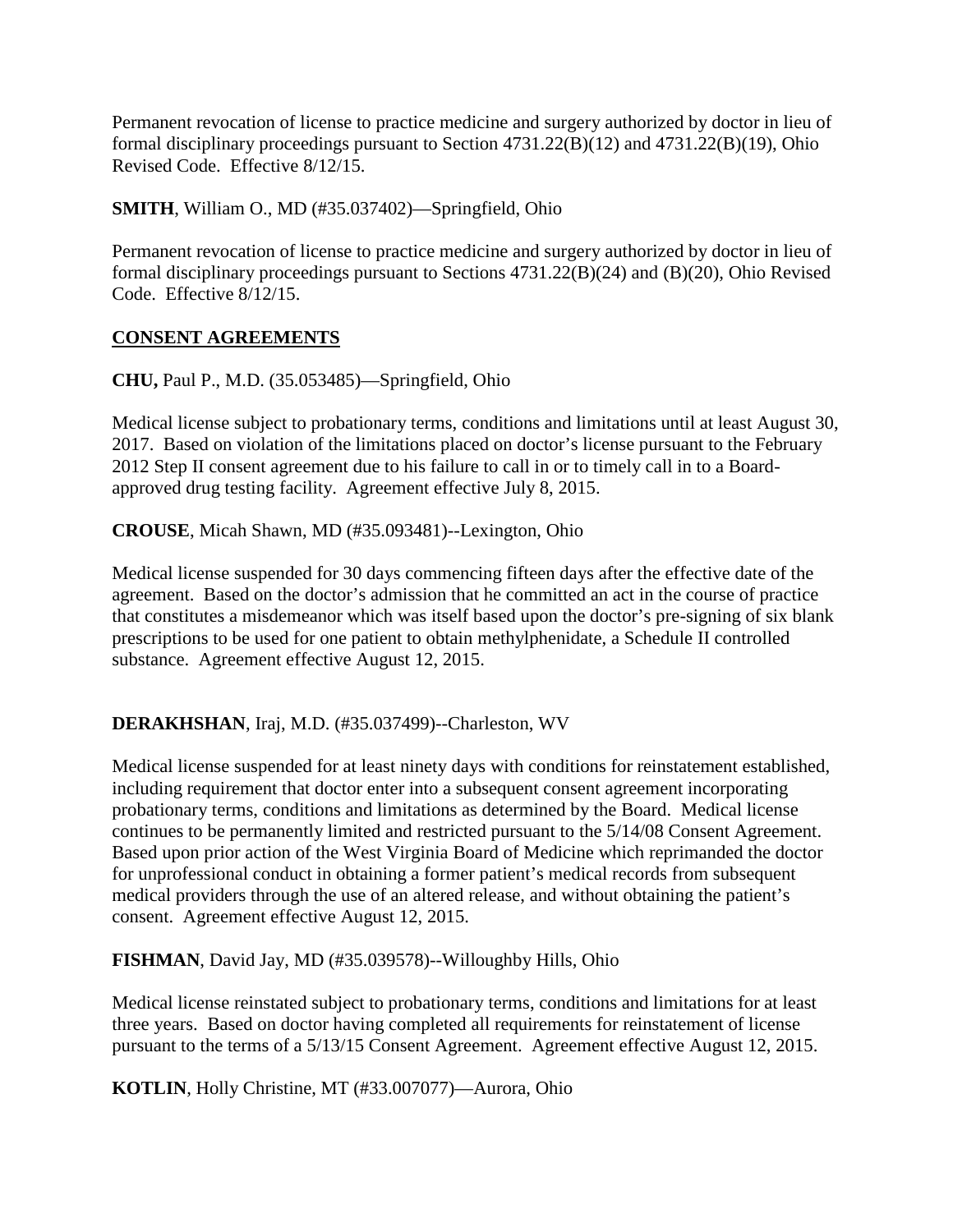Application for restoration of license to practice massage therapy granted and license immediately suspended for a definite period of 180 days. Upon reinstatement, the license shall be subject to probationary terms, conditions and limitations for two years. Based on massage therapist's practice of massage therapy for more than four years after the expiration of license on October 1, 2010, which constitutes the commission of an act that constitutes a felony. Agreement effective August 12, 2015. Agreement effective August 12, 2015.

### **LOMAS**, Ben, MD (#3.044297)—Harrison, Ohio

Medical license subject to probationary terms, conditions and limitations for at least three years based upon doctor's admission that he departed from or failed to conform to minimal standards of care of similar practitioners under the same or similar circumstances. Agreement effective August 12, 2015.

### **ROSS,** John Allen, M.D. (#35.064459)—Fostoria, Ohio

Commencing on the  $31<sup>st</sup>$  day after the effective date of the agreement, doctor's license indefinitely suspended for at least 60 days, subject to interim monitoring conditions and conditions for reinstatement established, including requirement that doctor enter into a subsequent consent agreement incorporating probationary terms, conditions and limitations as determined by the Board. Based on doctor's admission that he committed acts constituting a felony based on the doctor's providing office staff with pre-signed prescriptions to be completed at a later date by office staff and based on his admission that he committed acts constituting a felony and misdemeanors and failed to conform to minimal standards of care for allowing nonphysician employees to use a light based medical device to perform i-Lipo laser treatments on 6 patients in 2012 and 2013. Agreement effective 8/12/15.

#### **VELLANKI**, Suman Chandra, MD (#57.021525)—Barberton, Ohio

Medical license reinstated subject to probationary terms, conditions and limitations for at least five years. Based on doctor having completed all requirements for reinstatement of license pursuant to the terms of a 5/13/15 Consent Agreement. Agreement effective August 12, 2015.

# **PROBATIONARY REQUESTS AND MODIFICATIONS**

**BEDDELL**, Gregory Michael, MD (#35.088522)-- New York, NY

Doctor's request to continue under the terms of the August 11, 2010 Step II Consent Agreement while residing in New York and doctor's request for approval of monitoring physician granted by vote of the Board on August 12, 2015.

**DEMINT**, Franklin Donald, DO (#34.005493)--Kingston, Ohio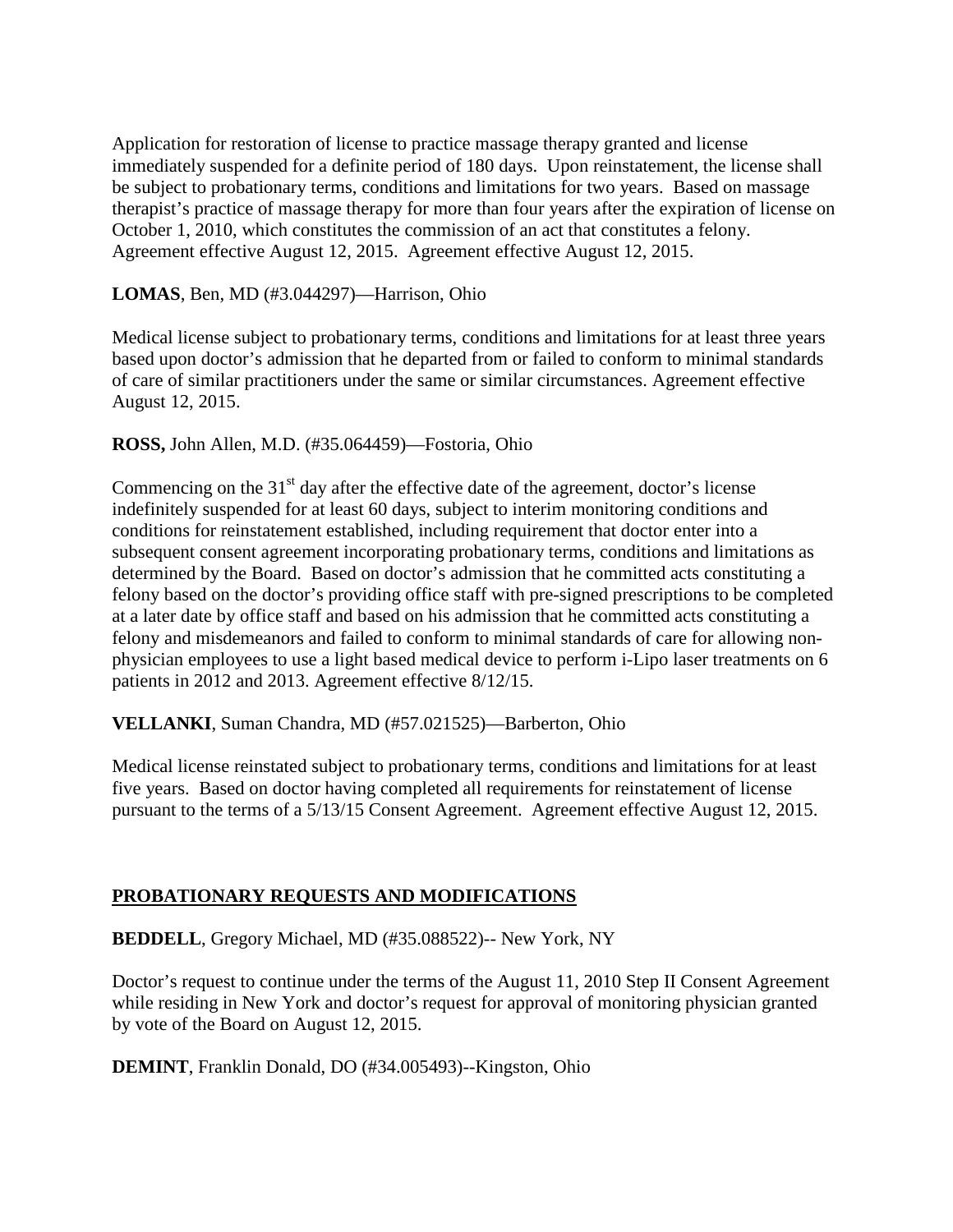Doctor's request for approval of controlled substance prescribing course granted by vote of the Board on August 12, 2015.

**ERICKSON**, Mary Jo-Ellen, MD (#35.073493)—Dayton, Ohio

Doctor's request for approval of ethics course granted by vote of the Board on August 12, 2015.

**HUGHES**, David Michael, DO (#34.005786)—Defiance, Ohio

Doctor's request for approval of medical record keeping course granted by vote of the Board on August 12, 2015.

**JOHNSON**, Gregory Gene, MD (#35.048254)—Uniontown, Ohio

Doctor's request for a reduction in psychotherapy sessions from every two months to every six months granted by vote of the Board on August 12, 2015.

**KANG**, Kavita A., DO (#34.010993)—Loveland, Ohio

Doctor's request for approval of psychotherapist granted by vote of the Board on August 12, 2015.

**KARAKASIS**, Christopher J., MD (#35.095844)--Durham, NC

Doctor's request for approval of the drug testing to be conducted by the North Carolina Physicians Health Program while doctor resides in North Carolina granted by vote of the Board on August 12, 2015.

**KAY**, Bruce Saul, MD (#35.049187)—Columbus, Ohio

Doctor's request for approval of practice plan granted by vote of the Board on August 12, 2015.

**MA,** Muyuan, MD (#57.025518)—Cleveland, Ohio

Doctor's request for approval of monitoring physician and treating psychiatrist granted by vote of the Board on August 12, 2015. Frequency and number of charts to be reviewed by monitor established.

**MEHRA**, Maneesh Lal, MD (#35.094934)—Strongsville, Ohio

Doctor's request for approval of treating psychiatrist granted by vote of the Board on August 12, 2015.

**O'CONNELL**, David, MD (#35.082498)—Cincinnati, Ohio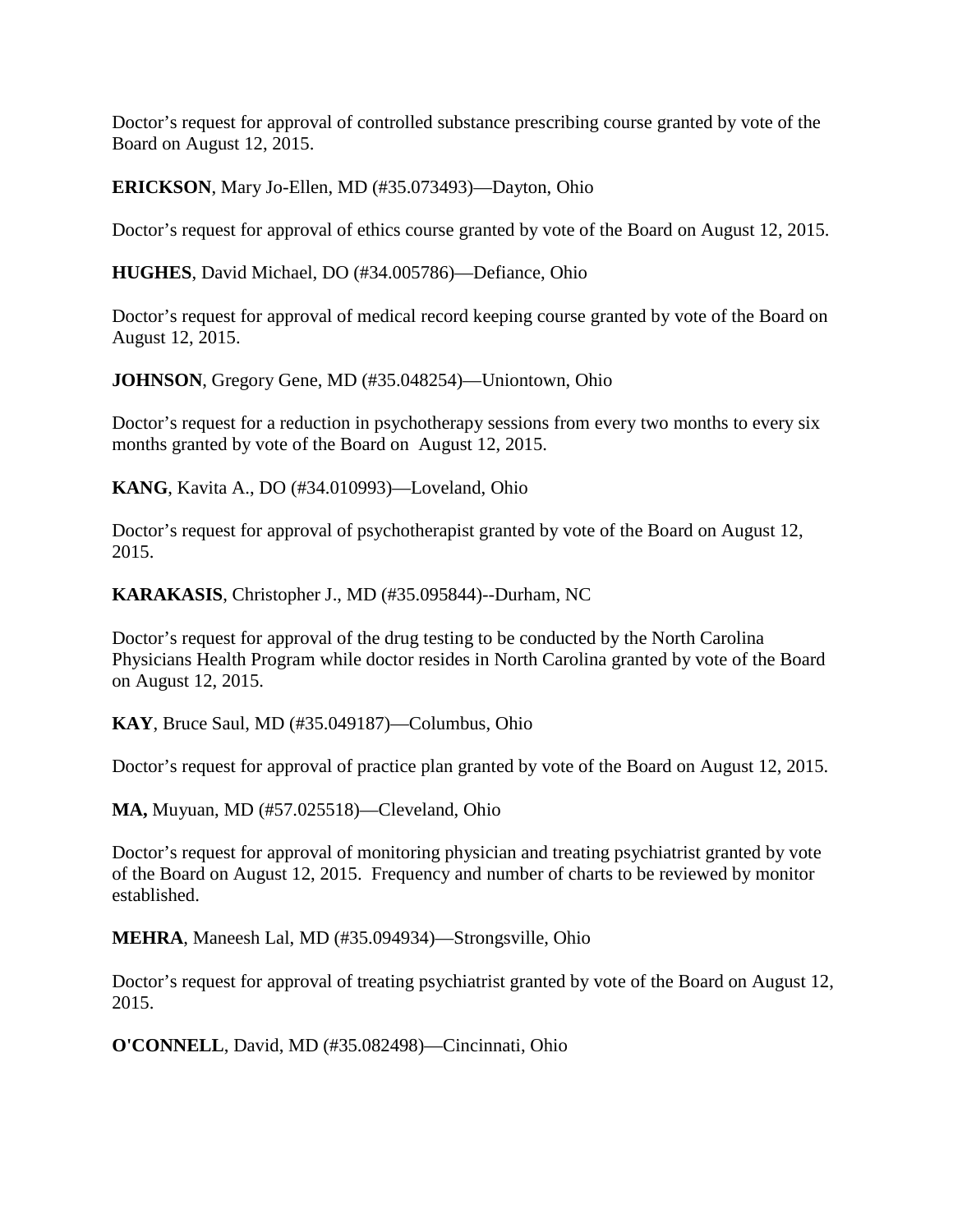Doctor's request for approval of treating psychiatrist and treating psychotherapist granted by vote of the Board on August 12, 2015.

**PALMA**, Michael J., MD (#57.024151)--Topsham, ME

Doctor's request for approval of treating psychiatrist granted by vote of the Board on August 12, 2015.

**PEACOCK**, Kimberly Marie, DO (#58.005763)—Sandusky, Ohio

Doctor's request for approval of treating psychiatrist granted by vote of the Board on August 12, 2015.

**RIEL-GUZMAN**, Florencia A., MD (#35.037120)—Cincinnati, Ohio

Doctor's request for approval of medical record keeping and office management courses granted by vote of the Board on August 12, 2015.

**SWANSON**, Shannon Lee, DO (#34.008887)--East Springfield, PA

Doctor's request for approval of practice plan granted by vote of the Board on August 12, 2015.

**VARGO**, Bradley Joseph, DO (#34.004864)—Kirtland, Ohio

Doctor's request for approval of ethics course granted by vote of the Board on August 12, 2015.

**VERRILLA**, Ronald Gerard, DPM (#36.002664)—Columbus, Ohio

Doctor's request for approval of an extension of the ethics course completion to November 1, 2015 granted by vote of the Board on August 12, 2105.

# **PROBATION TERMINATED**

**BAUM**, Michael Raymond, MD (#35.043893)—Barnesville, Ohio

Doctor's request for release from the terms of the 8/12/10 Step II Consent Agreement granted by vote of the Board on 8/12/15. Effective immediately.

**BEDDELL,** Gregory Michael, MD (#35.088522)--New York, NY

Doctor's request for release from the terms of the 8/11/10 Step II Consent Agreement granted by vote of the Board on 8/12/15. Effective immediately.

**BROTT**, Edwin T. Strong, MD (#35.062695)—Cincinnati, Ohio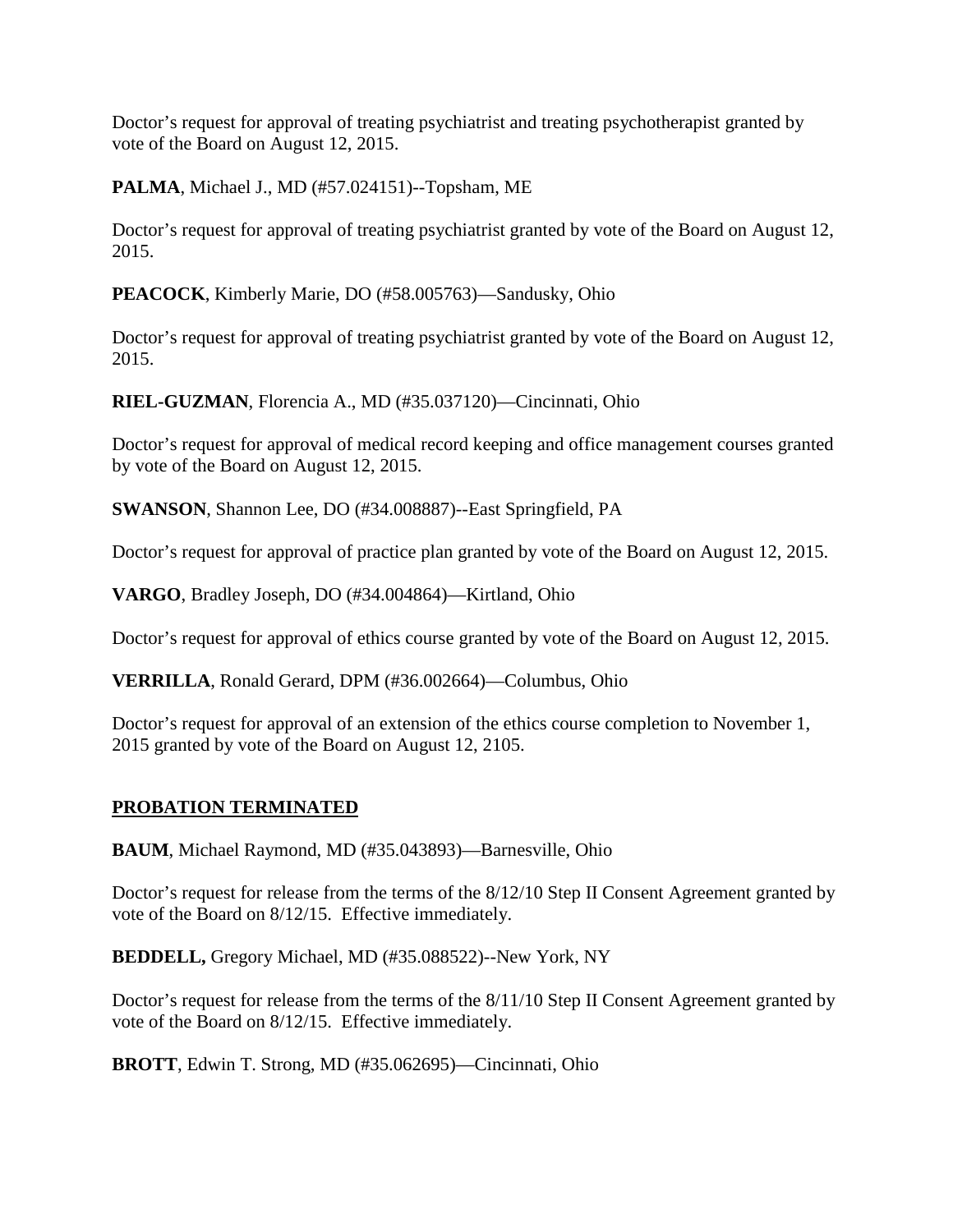Doctor's request for release from the terms of the 8/14/13 Consent Agreement granted by vote of the Board on 8/12/15. Effective August 14, 2015.

**HANLON**, Michele, MT (#33.006842)—Cincinnati, Ohio

Massage therapist's request for release from the terms of the 6/12/13 Consent Agreement granted by vote of the Board on 8/12/15. Effective immediately.

**HASSAN**, Noor U., MD (#35.033418)—Cincinnati, Ohio

Doctor's request for release form the terms of the 8/13/14 Board Order granted by vote of the Board on 8/12/15. Effective August 15, 2015.

**MOUGINIS**, Tamyra Lee, MD (#35.058913)--Olmsted Twp., Ohio

Doctor's request for release from the terms of the 6/9/10 Board Order granted by vote of the Board on 8/12/15. Effective August 13, 2015.

**TOBLER**, Juliana J. (Oak), MD (#57.022106)—Cleveland, Ohio

Doctor's request for release from the terms of the 8/14/13 Consent Agreement granted by vote of the Board on 8/12/15. Effective August 15, 2015.

**WAISSBLUTH**, Alvaro Daniel, MD (#35.076104)--Middletown, Ohio

Doctor's request for release from the terms of the 8/14/13 Consent Agreement granted by vote of the Board on 8/12/15. Effective August 15, 2015.

**WHITAKER**, Emmett Edwin, III, MD (#35.121452)—Columbus, Ohio

Doctor's request for release from the terms of the 6/12/13 Consent Agreement granted by vote of the Board on 8/12/15. Effective August 13, 2015.

# **NON-DISCIPLINARY ORDERS**

**BOLTZ**, Patrick Francis, MT (#33.004330)—Dayton, Ohio

Massage therapist's application of his license to practice massage therapy granted, pending passage of the Massage and Bodywork Licensing Examination. Based on massage therapist having not practiced in at least two years prior to application for restoration of license. Order effective August 13, 2015. (Journal Entry-No hearing requested.)

**DERBYSHIRE**, Paula Denise, MT (#33.009064)—Canton, Ohio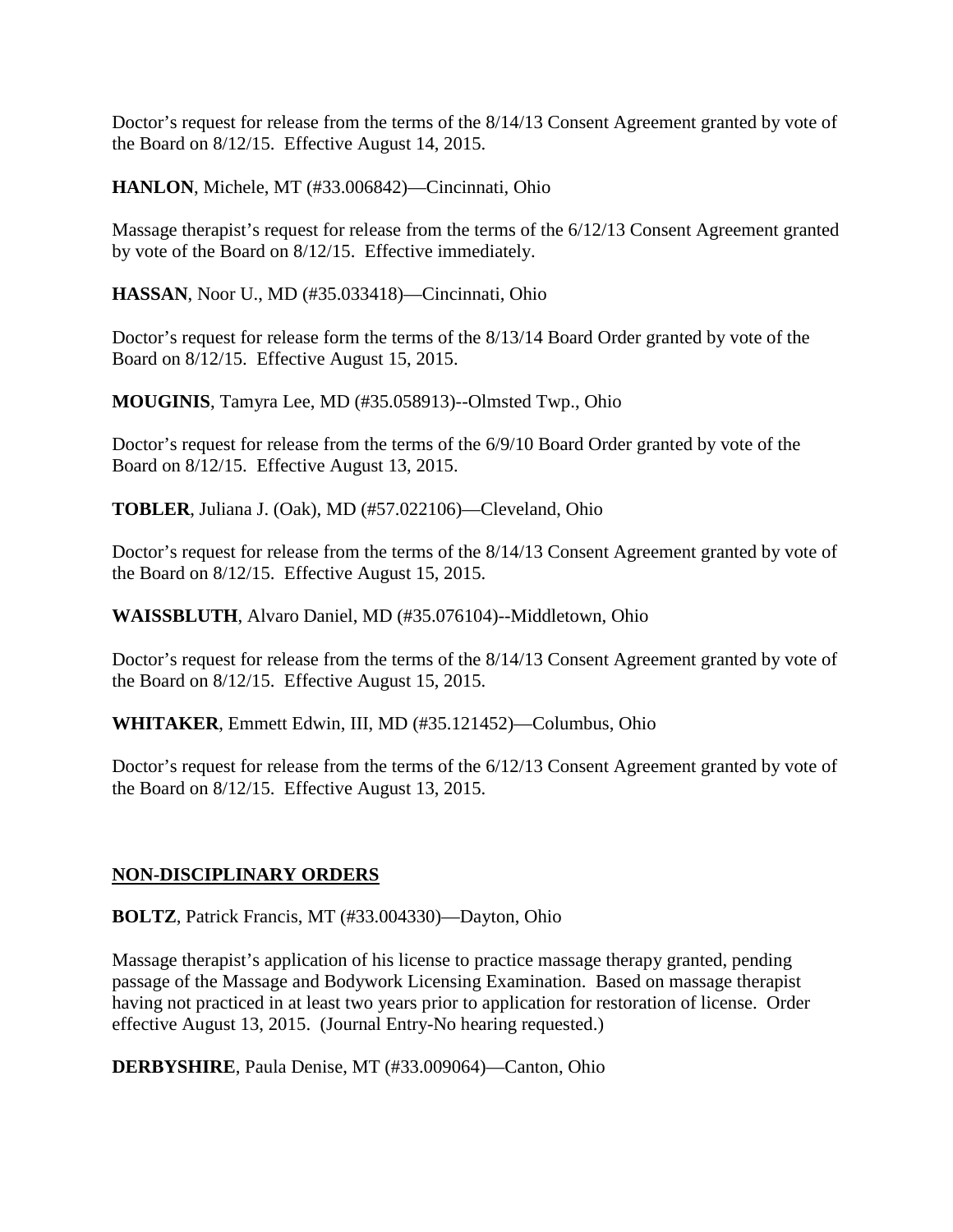Massage therapist's application of her license to practice massage therapy granted, pending passage of the Massage and Bodywork Licensing Examination. Based on massage therapist having not practiced in at least two years prior to application for restoration of license. Order effective August 13, 2015. (Journal Entry-No hearing requested.)

**LIMAS**, Catherine Elizabeth, MT (#33.006880)—Akron, Ohio

Massage therapist's application of her license to practice massage therapy granted, pending passage of the Massage and Bodywork Licensing Examination. Based on massage therapist having not practiced in at least two years prior to application for restoration of license. Order effective August 13, 2015. (Journal Entry-No hearing requested.)

**NELSON**, Amalia Ruth, MT (#33.010923)--Keysville, VA

Massage therapist's application of her license to practice massage therapy granted, pending passage of the Massage and Bodywork Licensing Examination. Based on massage therapist not having practiced in at least two years prior to application for restoration of license. Order effective August 13, 2015. (Journal Entry-No hearing requested.)

### **SUBRAMANI**, Govindaraju, MD (#35.056404)--Urbana, IL

Permanent surrender of license to practice medicine and surgery authorized by doctor in lieu of continuing compliance with the terms of the 12/11/13 Consent Agreement. Effective 8/12/15.

**YOHO**, Annette Marie, MT (#33.008945)--Canton, Ohio

Massage therapist's application of her license to practice massage therapy granted, pending passage of the Massage and Bodywork Licensing Examination. Based on massage therapist not having practiced in at least two years prior to application for restoration of license. Order effective August 13, 2015. (Journal Entry-No hearing requested.)